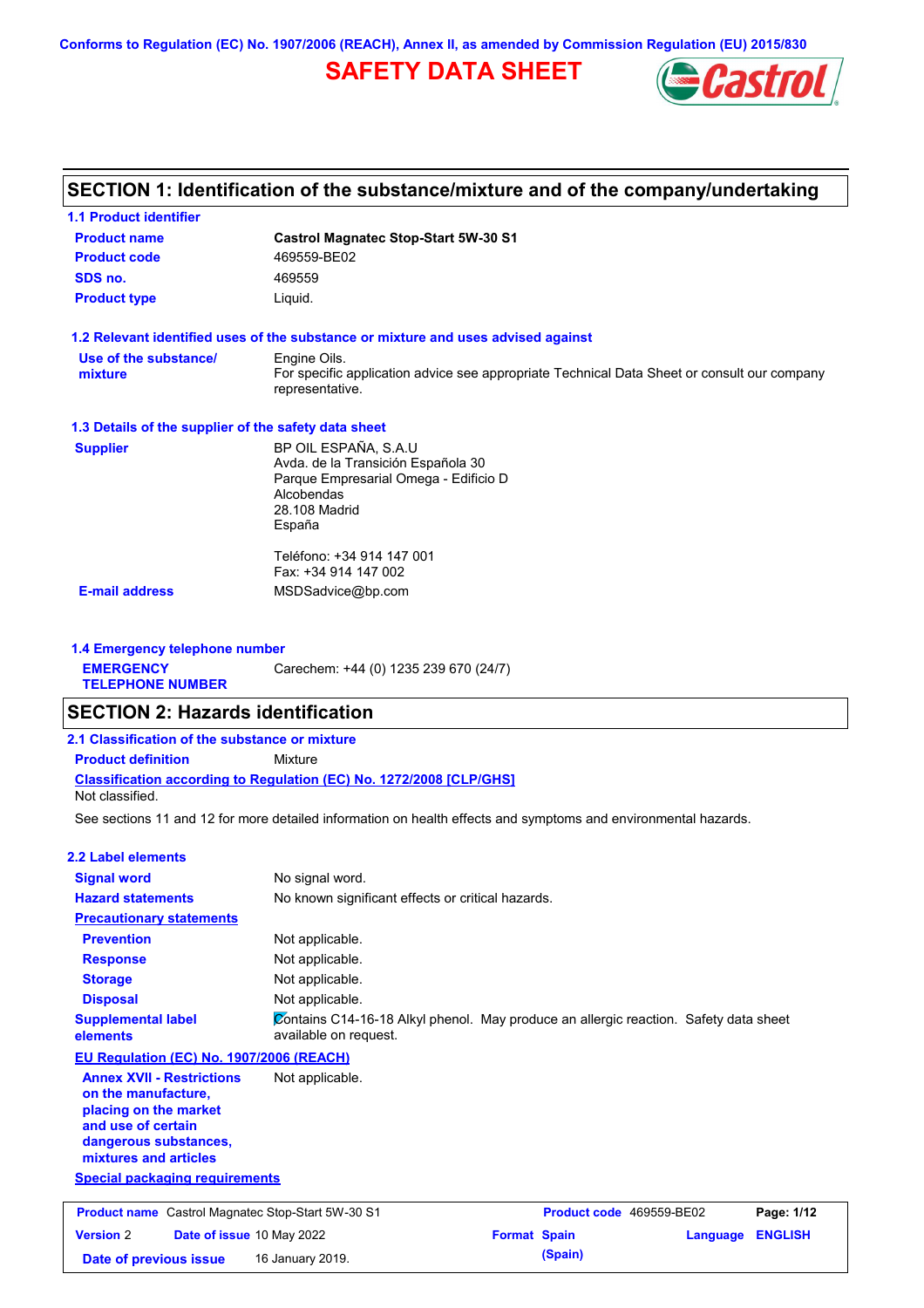# **SECTION 2: Hazards identification**

| <b>Containers to be fitted</b><br>with child-resistant<br>fastenings                                                     | Not applicable.                                                                                                                                                                                                          |
|--------------------------------------------------------------------------------------------------------------------------|--------------------------------------------------------------------------------------------------------------------------------------------------------------------------------------------------------------------------|
| <b>Tactile warning of danger</b>                                                                                         | Not applicable.                                                                                                                                                                                                          |
| 2.3 Other hazards                                                                                                        |                                                                                                                                                                                                                          |
| <b>Results of PBT and vPvB</b><br>assessment                                                                             | Product does not meet the criteria for PBT or vPvB according to Regulation (EC) No. 1907/2006,<br>Annex XIII.                                                                                                            |
| <b>Product meets the criteria</b><br>for PBT or vPvB according<br>to Regulation (EC) No.<br><b>1907/2006, Annex XIII</b> | This mixture does not contain any substances that are assessed to be a PBT or a vPvB.                                                                                                                                    |
| Other hazards which do<br>not result in classification                                                                   | Defatting to the skin.<br>USED ENGINE OILS<br>Used engine oil may contain hazardous components which have the potential to cause skin<br>cancer.<br>See Toxicological Information, section 11 of this Safety Data Sheet. |

## **SECTION 3: Composition/information on ingredients**

| <b>3.2 Mixtures</b>                                                                       |                                                                                                |      |                                               |             |
|-------------------------------------------------------------------------------------------|------------------------------------------------------------------------------------------------|------|-----------------------------------------------|-------------|
| <b>Product definition</b><br>Mixture                                                      |                                                                                                |      |                                               |             |
| $H$ ighly refined base oil (IP 346 DMSO extract < 3%). Proprietary performance additives. |                                                                                                |      |                                               |             |
| <b>Product/ingredient</b><br>name                                                         | <b>Identifiers</b>                                                                             | %    | <b>Regulation (EC) No.</b><br>1272/2008 [CLP] | <b>Type</b> |
| Lubricating oils (petroleum), C20-50,<br>hydrotreated neutral oil-based                   | REACH #: 01-2119474889-13 ≥25 - ≤50<br>EC: 276-738-4<br>CAS: 72623-87-1<br>Index: 649-483-00-5 |      | Not classified.                               | [2]         |
| Lubricating oils (petroleum), C20-50,<br>hydrotreated neutral oil-based                   | REACH #: 01-2119474889-13 ≥25 - ≤50<br>EC: 276-738-4<br>CAS: 72623-87-1<br>Index: 649-483-00-5 |      | Asp. Tox. 1, H304                             | [1] [2]     |
| Lubricating oils (petroleum), C24-50,<br>solvent-extd., dewaxed, hydrogenated             | REACH #: 01-2119489969-06<br>EC: 309-877-7<br>CAS: 101316-72-7<br>Index: 649-530-00-X          | ≤3   | Not classified.                               | [2]         |
| Distillates (petroleum), solvent-<br>dewaxed heavy paraffinic                             | REACH #: 01-2119471299-27 ≤3<br>EC: 265-169-7<br>CAS: 64742-65-0<br>Index: 649-474-00-6        |      | Not classified.                               | $[2]$       |
| Distillates (petroleum), hydrotreated<br>heavy paraffinic                                 | REACH #: 01-2119484627-25 ≤3<br>EC: 265-157-1<br>CAS: 64742-54-7<br>Index: 649-467-00-8        |      | Not classified.                               | [2]         |
| C14-16-18 Alkyl phenol                                                                    | REACH #: 01-2119498288-19                                                                      | ≤0.3 | Skin Sens. 1B, H317<br><b>STOT RE 2, H373</b> | $[1]$       |

**See Section 16 for the full text of the H statements declared above.**

#### **Type**

[1] Substance classified with a health or environmental hazard

[2] Substance with a workplace exposure limit

[3] Substance meets the criteria for PBT according to Regulation (EC) No. 1907/2006, Annex XIII

[4] Substance meets the criteria for vPvB according to Regulation (EC) No. 1907/2006, Annex XIII

[5] Substance of equivalent concern

[6] Additional disclosure due to company policy

Occupational exposure limits, if available, are listed in Section 8.

| <b>Product name</b> Castrol Magnatec Stop-Start 5W-30 S1 |  |                                  | <b>Product code</b> 469559-BE02 |         | Page: 2/12              |  |
|----------------------------------------------------------|--|----------------------------------|---------------------------------|---------|-------------------------|--|
| <b>Version 2</b>                                         |  | <b>Date of issue 10 May 2022</b> | <b>Format Spain</b>             |         | <b>Language ENGLISH</b> |  |
| Date of previous issue                                   |  | 16 January 2019.                 |                                 | (Spain) |                         |  |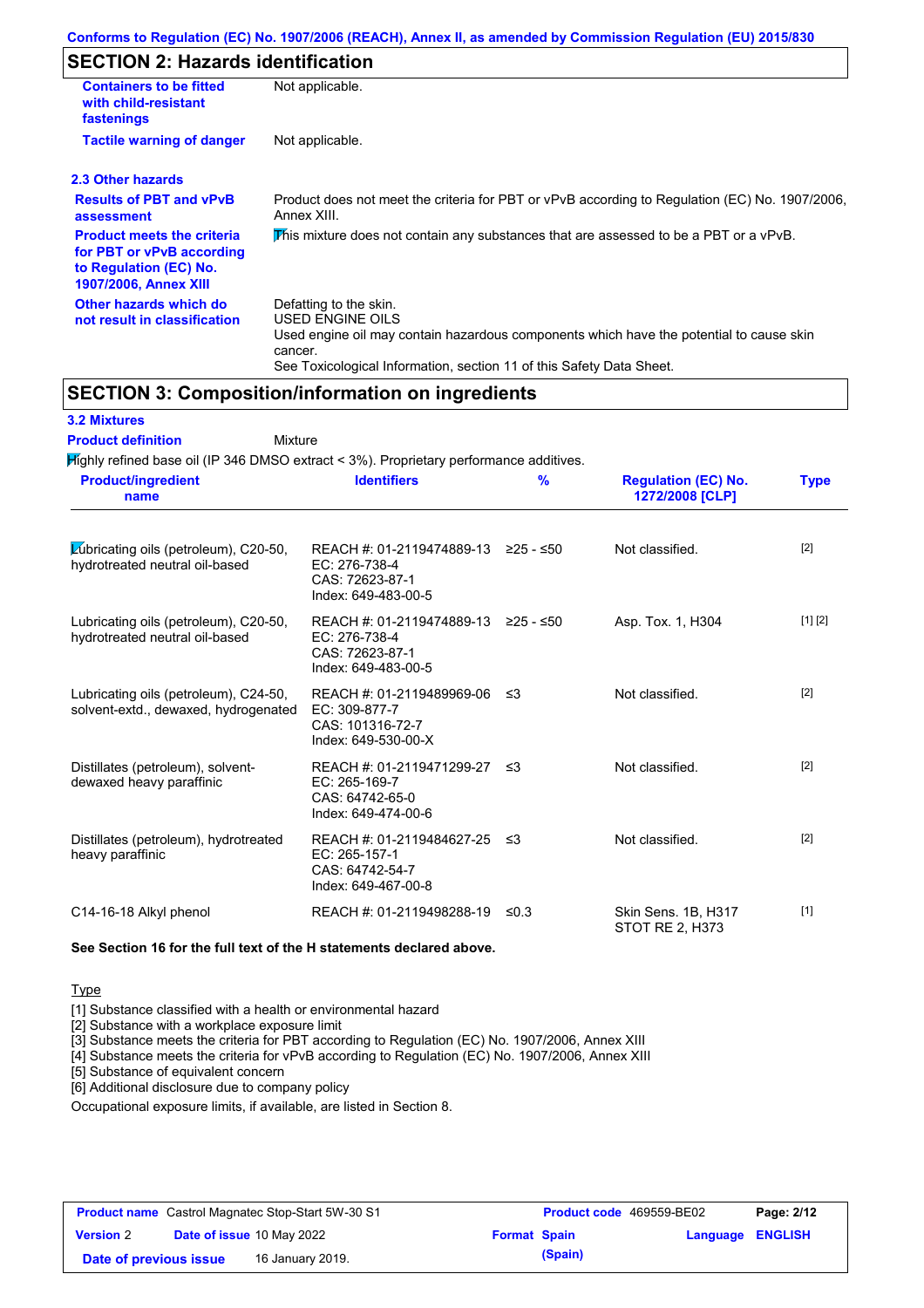## **SECTION 4: First aid measures**

| 4.1 Description of first aid measures |                                                                                                                                                                                                                                                               |
|---------------------------------------|---------------------------------------------------------------------------------------------------------------------------------------------------------------------------------------------------------------------------------------------------------------|
| Eye contact                           | In case of contact, immediately flush eyes with plenty of water for at least 15 minutes. Eyelids<br>should be held away from the eyeball to ensure thorough rinsing. Check for and remove any<br>contact lenses. Get medical attention.                       |
| <b>Skin contact</b>                   | Wash skin thoroughly with soap and water or use recognised skin cleanser. Remove<br>contaminated clothing and shoes. Wash clothing before reuse. Clean shoes thoroughly before<br>reuse. Get medical attention if irritation develops.                        |
| <b>Inhalation</b>                     | $\mathbf{F}$ inhaled, remove to fresh air. In case of inhalation of decomposition products in a fire,<br>symptoms may be delayed. The exposed person may need to be kept under medical<br>surveillance for 48 hours. Get medical attention if symptoms occur. |
| <b>Ingestion</b>                      | Do not induce vomiting unless directed to do so by medical personnel. Get medical attention if<br>symptoms occur.                                                                                                                                             |
| <b>Protection of first-aiders</b>     | No action shall be taken involving any personal risk or without suitable training.                                                                                                                                                                            |

### **4.2 Most important symptoms and effects, both acute and delayed**

See Section 11 for more detailed information on health effects and symptoms.

| <b>Potential acute health effects</b> |                                                                                                                            |
|---------------------------------------|----------------------------------------------------------------------------------------------------------------------------|
| <b>Inhalation</b>                     | <b>Exposure to decomposition products may cause a health hazard. Serious effects may be</b><br>delayed following exposure. |
| <b>Ingestion</b>                      | No known significant effects or critical hazards.                                                                          |
| <b>Skin contact</b>                   | Defatting to the skin. May cause skin dryness and irritation.                                                              |
| Eye contact                           | No known significant effects or critical hazards.                                                                          |
|                                       | Delayed and immediate effects as well as chronic effects from short and long-term exposure                                 |
| <b>Inhalation</b>                     | Overexposure to the inhalation of airborne droplets or aerosols may cause irritation of the<br>respiratory tract.          |
| <b>Ingestion</b>                      | Ingestion of large quantities may cause nausea and diarrhoea.                                                              |
| <b>Skin contact</b>                   | Prolonged or repeated contact can defat the skin and lead to irritation and/or dermatitis.                                 |
| Eye contact                           | Potential risk of transient stinging or redness if accidental eye contact occurs.                                          |

#### **4.3 Indication of any immediate medical attention and special treatment needed**

Notes to physician **Treatment should in general be symptomatic and directed to relieving any effects.** In case of inhalation of decomposition products in a fire, symptoms may be delayed. The exposed person may need to be kept under medical surveillance for 48 hours.

# **SECTION 5: Firefighting measures**

| 5.1 Extinguishing media                                   |                                                                                                                                                                                                                                                                                                                                                                   |  |  |
|-----------------------------------------------------------|-------------------------------------------------------------------------------------------------------------------------------------------------------------------------------------------------------------------------------------------------------------------------------------------------------------------------------------------------------------------|--|--|
| <b>Suitable extinguishing</b><br>media                    | In case of fire, use foam, dry chemical or carbon dioxide extinguisher or spray.                                                                                                                                                                                                                                                                                  |  |  |
| <b>Unsuitable extinguishing</b><br>media                  | Do not use water jet. The use of a water jet may cause the fire to spread by splashing the<br>burning product.                                                                                                                                                                                                                                                    |  |  |
| 5.2 Special hazards arising from the substance or mixture |                                                                                                                                                                                                                                                                                                                                                                   |  |  |
| <b>Hazards from the</b><br>substance or mixture           | In a fire or if heated, a pressure increase will occur and the container may burst.                                                                                                                                                                                                                                                                               |  |  |
| <b>Hazardous combustion</b><br>products                   | Combustion products may include the following:<br>carbon oxides (CO, CO <sub>2</sub> ) (carbon monoxide, carbon dioxide)<br>metal oxide/oxides<br>nitrogen oxides (NO, NO <sub>2</sub> etc.)                                                                                                                                                                      |  |  |
| 5.3 Advice for firefighters                               |                                                                                                                                                                                                                                                                                                                                                                   |  |  |
| <b>Special precautions for</b><br>fire-fighters           | No action shall be taken involving any personal risk or without suitable training. Promptly<br>isolate the scene by removing all persons from the vicinity of the incident if there is a fire.                                                                                                                                                                    |  |  |
| <b>Special protective</b><br>equipment for fire-fighters  | Fire-fighters should wear appropriate protective equipment and self-contained breathing<br>apparatus (SCBA) with a full face-piece operated in positive pressure mode. Clothing for fire-<br>fighters (including helmets, protective boots and gloves) conforming to European standard EN<br>469 will provide a basic level of protection for chemical incidents. |  |  |

| <b>Product name</b> Castrol Magnatec Stop-Start 5W-30 S1 |  | <b>Product code</b> 469559-BE02  |                     | Page: 3/12 |                         |  |
|----------------------------------------------------------|--|----------------------------------|---------------------|------------|-------------------------|--|
| <b>Version 2</b>                                         |  | <b>Date of issue 10 May 2022</b> | <b>Format Spain</b> |            | <b>Language ENGLISH</b> |  |
| Date of previous issue                                   |  | 16 January 2019.                 |                     | (Spain)    |                         |  |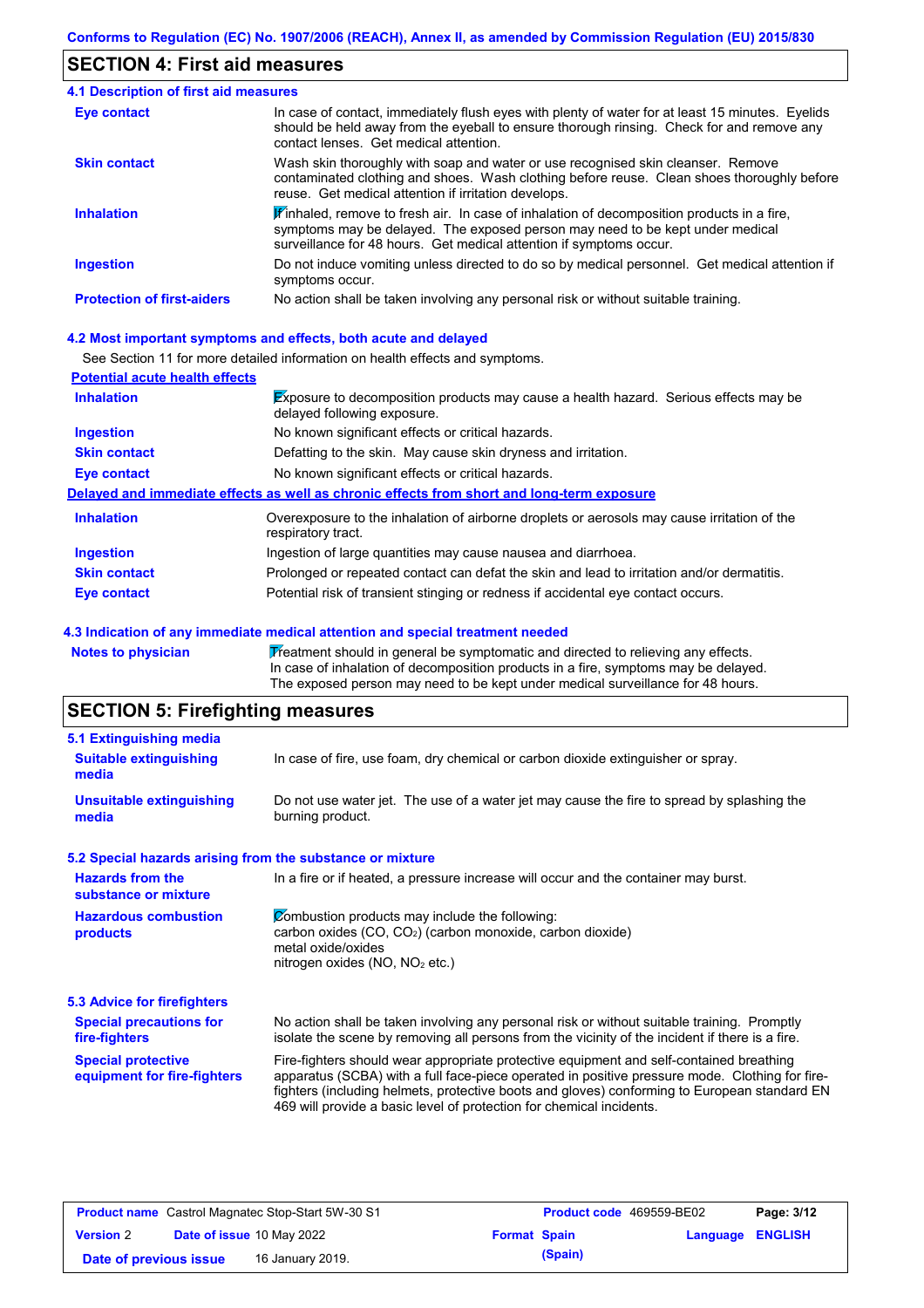# **SECTION 6: Accidental release measures**

|                                                          | 6.1 Personal precautions, protective equipment and emergency procedures                                                                                                                                                                                                                                                                                                                        |  |  |  |
|----------------------------------------------------------|------------------------------------------------------------------------------------------------------------------------------------------------------------------------------------------------------------------------------------------------------------------------------------------------------------------------------------------------------------------------------------------------|--|--|--|
| For non-emergency<br>personnel                           | No action shall be taken involving any personal risk or without suitable training. Evacuate<br>surrounding areas. Keep unnecessary and unprotected personnel from entering. Do not touch<br>or walk through spilt material. Floors may be slippery; use care to avoid falling. Put on<br>appropriate personal protective equipment.                                                            |  |  |  |
| For emergency responders                                 | If specialised clothing is required to deal with the spillage, take note of any information in<br>Section 8 on suitable and unsuitable materials. See also the information in "For non-<br>emergency personnel".                                                                                                                                                                               |  |  |  |
| <b>6.2 Environmental</b><br>precautions                  | Avoid dispersal of spilt material and runoff and contact with soil, waterways, drains and sewers.<br>Inform the relevant authorities if the product has caused environmental pollution (sewers,<br>waterways, soil or air).                                                                                                                                                                    |  |  |  |
| 6.3 Methods and material for containment and cleaning up |                                                                                                                                                                                                                                                                                                                                                                                                |  |  |  |
| <b>Small spill</b>                                       | Stop leak if without risk. Move containers from spill area. Absorb with an inert material and<br>place in an appropriate waste disposal container. Dispose of via a licensed waste disposal<br>contractor.                                                                                                                                                                                     |  |  |  |
| Large spill                                              | Stop leak if without risk. Move containers from spill area. Prevent entry into sewers, water<br>courses, basements or confined areas. Contain and collect spillage with non-combustible,<br>absorbent material e.g. sand, earth, vermiculite or diatomaceous earth and place in container<br>for disposal according to local regulations. Dispose of via a licensed waste disposal contractor. |  |  |  |
| 6.4 Reference to other<br><b>sections</b>                | See Section 1 for emergency contact information.<br>See Section 5 for firefighting measures.<br>See Section 8 for information on appropriate personal protective equipment.<br>See Section 12 for environmental precautions.<br>See Section 13 for additional waste treatment information.                                                                                                     |  |  |  |

# **SECTION 7: Handling and storage**

| 7.1 Precautions for safe handling                                                    |                                                                                                                                                                                                                                                                                                                                                                                                                                                                                          |
|--------------------------------------------------------------------------------------|------------------------------------------------------------------------------------------------------------------------------------------------------------------------------------------------------------------------------------------------------------------------------------------------------------------------------------------------------------------------------------------------------------------------------------------------------------------------------------------|
| <b>Protective measures</b>                                                           | Put on appropriate personal protective equipment.                                                                                                                                                                                                                                                                                                                                                                                                                                        |
| <b>Advice on general</b><br>occupational hygiene                                     | Eating, drinking and smoking should be prohibited in areas where this material is handled,<br>stored and processed. Wash thoroughly after handling. Remove contaminated clothing and<br>protective equipment before entering eating areas. See also Section 8 for additional<br>information on hygiene measures.                                                                                                                                                                         |
| <b>7.2 Conditions for safe</b><br>storage, including any<br><i>incompatibilities</i> | Store in accordance with local regulations. Store in a dry, cool and well-ventilated area, away<br>from incompatible materials (see Section 10). Keep away from heat and direct sunlight. Keep<br>container tightly closed and sealed until ready for use. Containers that have been opened must<br>be carefully resealed and kept upright to prevent leakage. Store and use only in equipment/<br>containers designed for use with this product. Do not store in unlabelled containers. |
| <b>Not suitable</b>                                                                  | Prolonged exposure to elevated temperature.                                                                                                                                                                                                                                                                                                                                                                                                                                              |
| 7.3 Specific end use(s)                                                              |                                                                                                                                                                                                                                                                                                                                                                                                                                                                                          |
| <b>Recommendations</b>                                                               | See section 1.2 and Exposure scenarios in annex, if applicable.                                                                                                                                                                                                                                                                                                                                                                                                                          |
|                                                                                      | <b>SECTION 8: Exposure controls/personal protection</b>                                                                                                                                                                                                                                                                                                                                                                                                                                  |
| <b>8.1 Control parameters</b>                                                        |                                                                                                                                                                                                                                                                                                                                                                                                                                                                                          |

| <b>Occupational exposure limits</b>                                           |                                                                                                                                                 |
|-------------------------------------------------------------------------------|-------------------------------------------------------------------------------------------------------------------------------------------------|
| <b>Product/ingredient name</b>                                                | <b>Exposure limit values</b>                                                                                                                    |
| Lubricating oils (petroleum), C20-50, hydrotreated<br>neutral oil-based       | National institute of occupational safety and health (Spain).                                                                                   |
|                                                                               | TWA: 5 mg/m <sup>3</sup> 8 hours. Issued/Revised: 1/2008 Form: Mist<br>STEL: 10 mg/m <sup>3</sup> 15 minutes. Issued/Revised: 1/2008 Form: Mist |
| Lubricating oils (petroleum), C20-50, hydrotreated                            | National institute of occupational safety and health (Spain).                                                                                   |
| neutral oil-based                                                             | TWA: 5 mg/m <sup>3</sup> 8 hours. Issued/Revised: 1/2008 Form: Mist                                                                             |
|                                                                               | STEL: 10 mg/m <sup>3</sup> 15 minutes. Issued/Revised: 1/2008 Form: Mist                                                                        |
| Lubricating oils (petroleum), C24-50, solvent-extd.,<br>dewaxed, hydrogenated | National institute of occupational safety and health (Spain).                                                                                   |
|                                                                               | TWA: 5 mg/m <sup>3</sup> 8 hours. Issued/Revised: 1/2008 Form: Mist<br>STEL: 10 mg/m <sup>3</sup> 15 minutes. Issued/Revised: 1/2008 Form: Mist |
| <b>Product name</b> Castrol Magnatec Stop-Start 5W-30 S1                      | Page: 4/12<br><b>Product code</b> 469559-BE02                                                                                                   |
| <b>Version 2</b><br><b>Date of issue 10 May 2022</b>                          | <b>Format Spain</b><br><b>ENGLISH</b><br>Language                                                                                               |
| 16 January 2019.<br>Date of previous issue                                    | (Spain)                                                                                                                                         |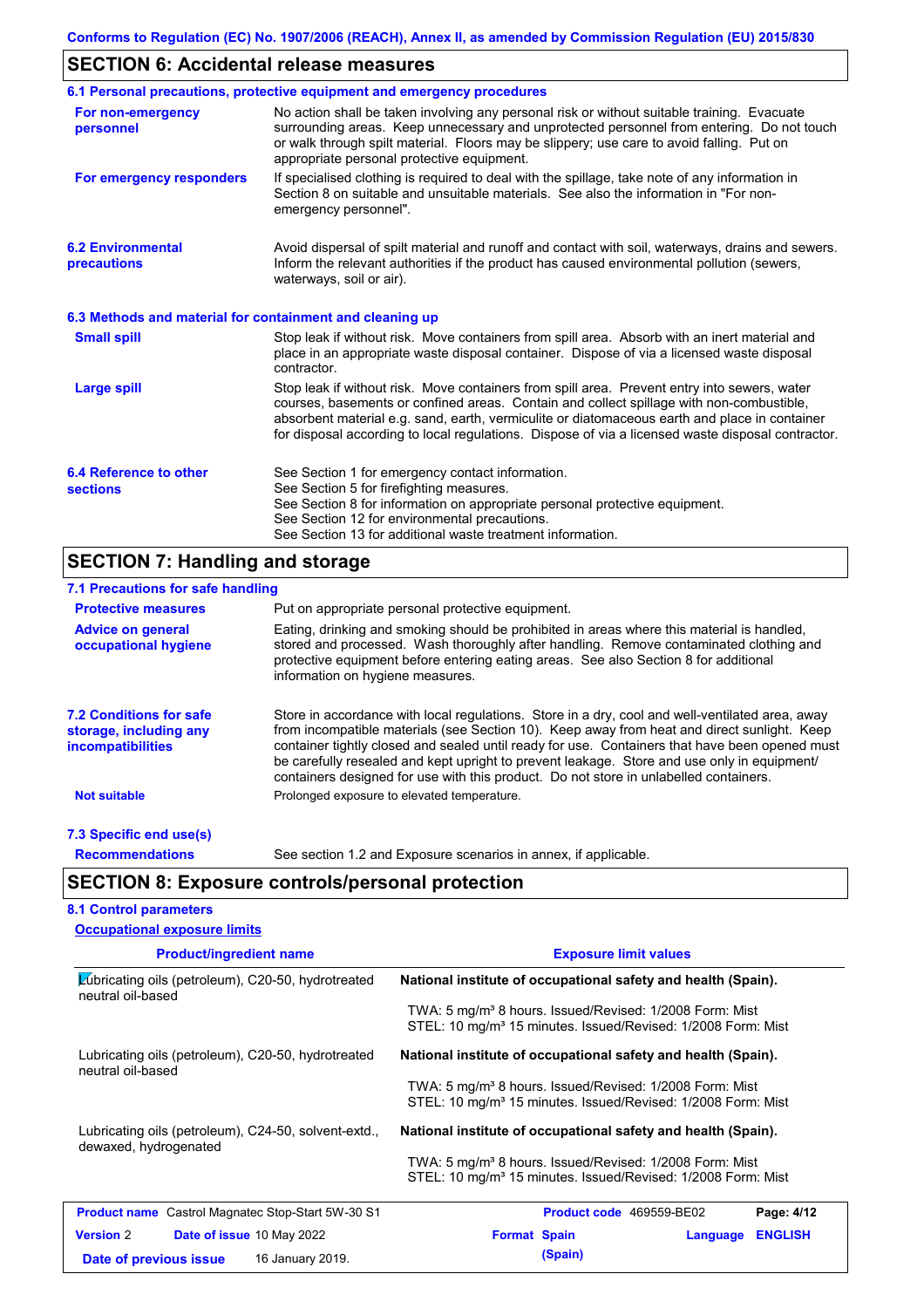٦

# **SECTION 8: Exposure controls/personal protection**

| Distillates (petroleum), solvent-dewaxed heavy<br>paraffinic |                                                           | National institute of occupational safety and health (Spain).                                                                                                                                                                                                                                                                                                                                                                                                                                                                                                                                                                                                                                                                                                                                                                                                                                                                                                                                                              |
|--------------------------------------------------------------|-----------------------------------------------------------|----------------------------------------------------------------------------------------------------------------------------------------------------------------------------------------------------------------------------------------------------------------------------------------------------------------------------------------------------------------------------------------------------------------------------------------------------------------------------------------------------------------------------------------------------------------------------------------------------------------------------------------------------------------------------------------------------------------------------------------------------------------------------------------------------------------------------------------------------------------------------------------------------------------------------------------------------------------------------------------------------------------------------|
|                                                              |                                                           | TWA: 5 mg/m <sup>3</sup> 8 hours. Issued/Revised: 1/2008 Form: Mist<br>STEL: 10 mg/m <sup>3</sup> 15 minutes. Issued/Revised: 1/2008 Form: Mist                                                                                                                                                                                                                                                                                                                                                                                                                                                                                                                                                                                                                                                                                                                                                                                                                                                                            |
|                                                              |                                                           | Distillates (petroleum), hydrotreated heavy paraffinic National institute of occupational safety and health (Spain).<br>TWA: 5 mg/m <sup>3</sup> 8 hours. Issued/Revised: 1/2008 Form: Mist<br>STEL: 10 mg/m <sup>3</sup> 15 minutes. Issued/Revised: 1/2008 Form: Mist                                                                                                                                                                                                                                                                                                                                                                                                                                                                                                                                                                                                                                                                                                                                                    |
| guidance only.                                               |                                                           | Whilst specific OELs for certain components may be shown in this section, other components may be present in any mist,<br>vapour or dust produced. Therefore, the specific OELs may not be applicable to the product as a whole and are provided for                                                                                                                                                                                                                                                                                                                                                                                                                                                                                                                                                                                                                                                                                                                                                                       |
| <b>Recommended monitoring</b><br>procedures                  |                                                           | If this product contains ingredients with exposure limits, personal, workplace atmosphere or<br>biological monitoring may be required to determine the effectiveness of the ventilation or other<br>control measures and/or the necessity to use respiratory protective equipment. Reference<br>should be made to monitoring standards, such as the following: European Standard EN 689<br>(Workplace atmospheres - Guidance for the assessment of exposure by inhalation to chemical<br>agents for comparison with limit values and measurement strategy) European Standard EN<br>14042 (Workplace atmospheres - Guide for the application and use of procedures for the<br>assessment of exposure to chemical and biological agents) European Standard EN 482<br>(Workplace atmospheres - General requirements for the performance of procedures for the<br>measurement of chemical agents) Reference to national guidance documents for methods for<br>the determination of hazardous substances will also be required. |
| <b>Derived No Effect Level</b>                               |                                                           |                                                                                                                                                                                                                                                                                                                                                                                                                                                                                                                                                                                                                                                                                                                                                                                                                                                                                                                                                                                                                            |
| No DNELs/DMELs available.                                    |                                                           |                                                                                                                                                                                                                                                                                                                                                                                                                                                                                                                                                                                                                                                                                                                                                                                                                                                                                                                                                                                                                            |
| <b>Predicted No Effect Concentration</b>                     |                                                           |                                                                                                                                                                                                                                                                                                                                                                                                                                                                                                                                                                                                                                                                                                                                                                                                                                                                                                                                                                                                                            |
| No PNECs available                                           |                                                           |                                                                                                                                                                                                                                                                                                                                                                                                                                                                                                                                                                                                                                                                                                                                                                                                                                                                                                                                                                                                                            |
| <b>8.2 Exposure controls</b>                                 |                                                           |                                                                                                                                                                                                                                                                                                                                                                                                                                                                                                                                                                                                                                                                                                                                                                                                                                                                                                                                                                                                                            |
| <b>Appropriate engineering</b><br><b>controls</b>            |                                                           | Provide exhaust ventilation or other engineering controls to keep the relevant airborne<br>concentrations below their respective occupational exposure limits.<br>All activities involving chemicals should be assessed for their risks to health, to ensure<br>exposures are adequately controlled. Personal protective equipment should only be considered<br>after other forms of control measures (e.g. engineering controls) have been suitably evaluated.<br>Personal protective equipment should conform to appropriate standards, be suitable for use, be<br>kept in good condition and properly maintained.<br>Your supplier of personal protective equipment should be consulted for advice on selection and<br>appropriate standards. For further information contact your national organisation for standards.<br>The final choice of protective equipment will depend upon a risk assessment. It is important to<br>ensure that all items of personal protective equipment are compatible.                    |
| <b>Individual protection measures</b>                        |                                                           |                                                                                                                                                                                                                                                                                                                                                                                                                                                                                                                                                                                                                                                                                                                                                                                                                                                                                                                                                                                                                            |
| <b>Hygiene measures</b>                                      |                                                           | Wash hands, forearms and face thoroughly after handling chemical products, before eating,<br>smoking and using the lavatory and at the end of the working period. Ensure that eyewash<br>stations and safety showers are close to the workstation location.                                                                                                                                                                                                                                                                                                                                                                                                                                                                                                                                                                                                                                                                                                                                                                |
| <b>Respiratory protection</b>                                | of the working conditions.                                | In case of insufficient ventilation, wear suitable respiratory equipment.<br>The correct choice of respiratory protection depends upon the chemicals being handled, the<br>conditions of work and use, and the condition of the respiratory equipment. Safety procedures<br>should be developed for each intended application. Respiratory protection equipment should<br>therefore be chosen in consultation with the supplier/manufacturer and with a full assessment                                                                                                                                                                                                                                                                                                                                                                                                                                                                                                                                                    |
| <b>Eye/face protection</b>                                   | Safety glasses with side shields.                         |                                                                                                                                                                                                                                                                                                                                                                                                                                                                                                                                                                                                                                                                                                                                                                                                                                                                                                                                                                                                                            |
| <b>Skin protection</b><br><b>Hand protection</b>             | <b>General Information:</b>                               |                                                                                                                                                                                                                                                                                                                                                                                                                                                                                                                                                                                                                                                                                                                                                                                                                                                                                                                                                                                                                            |
|                                                              |                                                           | Because specific work environments and material handling practices vary, safety procedures<br>should be developed for each intended application. The correct choice of protective gloves<br>depends upon the chemicals being handled, and the conditions of work and use. Most gloves<br>provide protection for only a limited time before they must be discarded and replaced (even the<br>best chemically resistant gloves will break down after repeated chemical exposures).                                                                                                                                                                                                                                                                                                                                                                                                                                                                                                                                           |
|                                                              |                                                           | Gloves should be chosen in consultation with the supplier / manufacturer and taking account of<br>a full assessment of the working conditions.                                                                                                                                                                                                                                                                                                                                                                                                                                                                                                                                                                                                                                                                                                                                                                                                                                                                             |
|                                                              | Recommended: Nitrile gloves.<br><b>Breakthrough time:</b> |                                                                                                                                                                                                                                                                                                                                                                                                                                                                                                                                                                                                                                                                                                                                                                                                                                                                                                                                                                                                                            |
|                                                              |                                                           |                                                                                                                                                                                                                                                                                                                                                                                                                                                                                                                                                                                                                                                                                                                                                                                                                                                                                                                                                                                                                            |

Breakthrough time data are generated by glove manufacturers under laboratory test conditions and represent how long a glove can be expected to provide effective permeation resistance. It

| <b>Product name</b> Castrol Magnatec Stop-Start 5W-30 S1 |  |                                  | <b>Product code</b> 469559-BE02 | Page: 5/12 |                  |  |
|----------------------------------------------------------|--|----------------------------------|---------------------------------|------------|------------------|--|
| <b>Version 2</b>                                         |  | <b>Date of issue 10 May 2022</b> | <b>Format Spain</b>             |            | Language ENGLISH |  |
| Date of previous issue                                   |  | 16 January 2019.                 |                                 | (Spain)    |                  |  |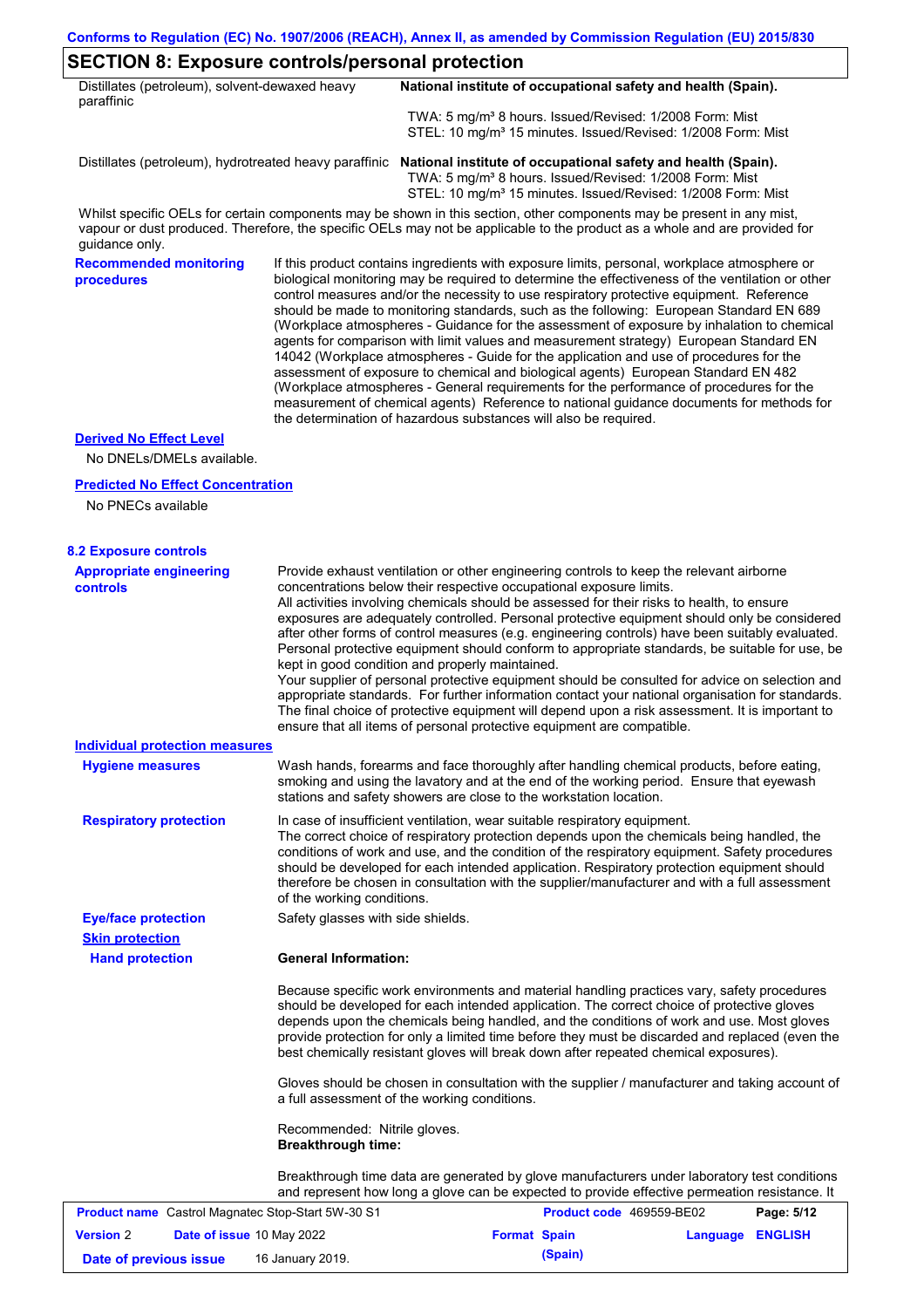## **SECTION 8: Exposure controls/personal protection**

is important when following breakthrough time recommendations that actual workplace conditions are taken into account. Always consult with your glove supplier for up-to-date technical information on breakthrough times for the recommended glove type. Our recommendations on the selection of gloves are as follows:

Continuous contact:

Gloves with a minimum breakthrough time of 240 minutes, or >480 minutes if suitable gloves can be obtained.

If suitable gloves are not available to offer that level of protection, gloves with shorter breakthrough times may be acceptable as long as appropriate glove maintenance and replacement regimes are determined and adhered to.

Short-term / splash protection:

Recommended breakthrough times as above. It is recognised that for short-term, transient exposures, gloves with shorter breakthrough times may commonly be used. Therefore, appropriate maintenance and replacement regimes must be determined and rigorously followed.

#### **Glove Thickness:**

For general applications, we recommend gloves with a thickness typically greater than 0.35 mm.

|                                           | It should be emphasised that glove thickness is not necessarily a good predictor of glove<br>resistance to a specific chemical, as the permeation efficiency of the glove will be dependent<br>on the exact composition of the glove material. Therefore, glove selection should also be based<br>on consideration of the task requirements and knowledge of breakthrough times.<br>Glove thickness may also vary depending on the glove manufacturer, the glove type and the<br>glove model. Therefore, the manufacturers' technical data should always be taken into account<br>to ensure selection of the most appropriate glove for the task.                                     |
|-------------------------------------------|---------------------------------------------------------------------------------------------------------------------------------------------------------------------------------------------------------------------------------------------------------------------------------------------------------------------------------------------------------------------------------------------------------------------------------------------------------------------------------------------------------------------------------------------------------------------------------------------------------------------------------------------------------------------------------------|
|                                           | Note: Depending on the activity being conducted, gloves of varying thickness may be required<br>for specific tasks. For example:                                                                                                                                                                                                                                                                                                                                                                                                                                                                                                                                                      |
|                                           | • Thinner gloves (down to 0.1 mm or less) may be required where a high degree of manual<br>dexterity is needed. However, these gloves are only likely to give short duration protection and<br>would normally be just for single use applications, then disposed of.                                                                                                                                                                                                                                                                                                                                                                                                                  |
|                                           | • Thicker gloves (up to 3 mm or more) may be required where there is a mechanical (as well<br>as a chemical) risk i.e. where there is abrasion or puncture potential.                                                                                                                                                                                                                                                                                                                                                                                                                                                                                                                 |
| <b>Skin and body</b>                      | Use of protective clothing is good industrial practice.<br>Personal protective equipment for the body should be selected based on the task being<br>performed and the risks involved and should be approved by a specialist before handling this<br>product.<br>Cotton or polyester/cotton overalls will only provide protection against light superficial<br>contamination that will not soak through to the skin. Overalls should be laundered on a regular<br>basis. When the risk of skin exposure is high (e.g. when cleaning up spillages or if there is a<br>risk of splashing) then chemical resistant aprons and/or impervious chemical suits and boots<br>will be required. |
| <b>Refer to standards:</b>                | Respiratory protection: EN 529<br>Gloves: EN 420, EN 374<br>Eye protection: EN 166<br>Filtering half-mask: EN 149<br>Filtering half-mask with valve: EN 405<br>Half-mask: EN 140 plus filter<br>Full-face mask: EN 136 plus filter<br>Particulate filters: EN 143<br>Gas/combined filters: EN 14387                                                                                                                                                                                                                                                                                                                                                                                   |
| <b>Environmental exposure</b><br>controls | Emissions from ventilation or work process equipment should be checked to ensure they<br>comply with the requirements of environmental protection legislation. In some cases, fume<br>scrubbers, filters or engineering modifications to the process equipment will be necessary to<br>reduce emissions to acceptable levels.                                                                                                                                                                                                                                                                                                                                                         |

| <b>Product name</b> Castrol Magnatec Stop-Start 5W-30 S1 |  |                                  | <b>Product code</b> 469559-BE02 |         | Page: 6/12              |  |
|----------------------------------------------------------|--|----------------------------------|---------------------------------|---------|-------------------------|--|
| <b>Version 2</b>                                         |  | <b>Date of issue 10 May 2022</b> | <b>Format Spain</b>             |         | <b>Language ENGLISH</b> |  |
| Date of previous issue                                   |  | 16 January 2019.                 |                                 | (Spain) |                         |  |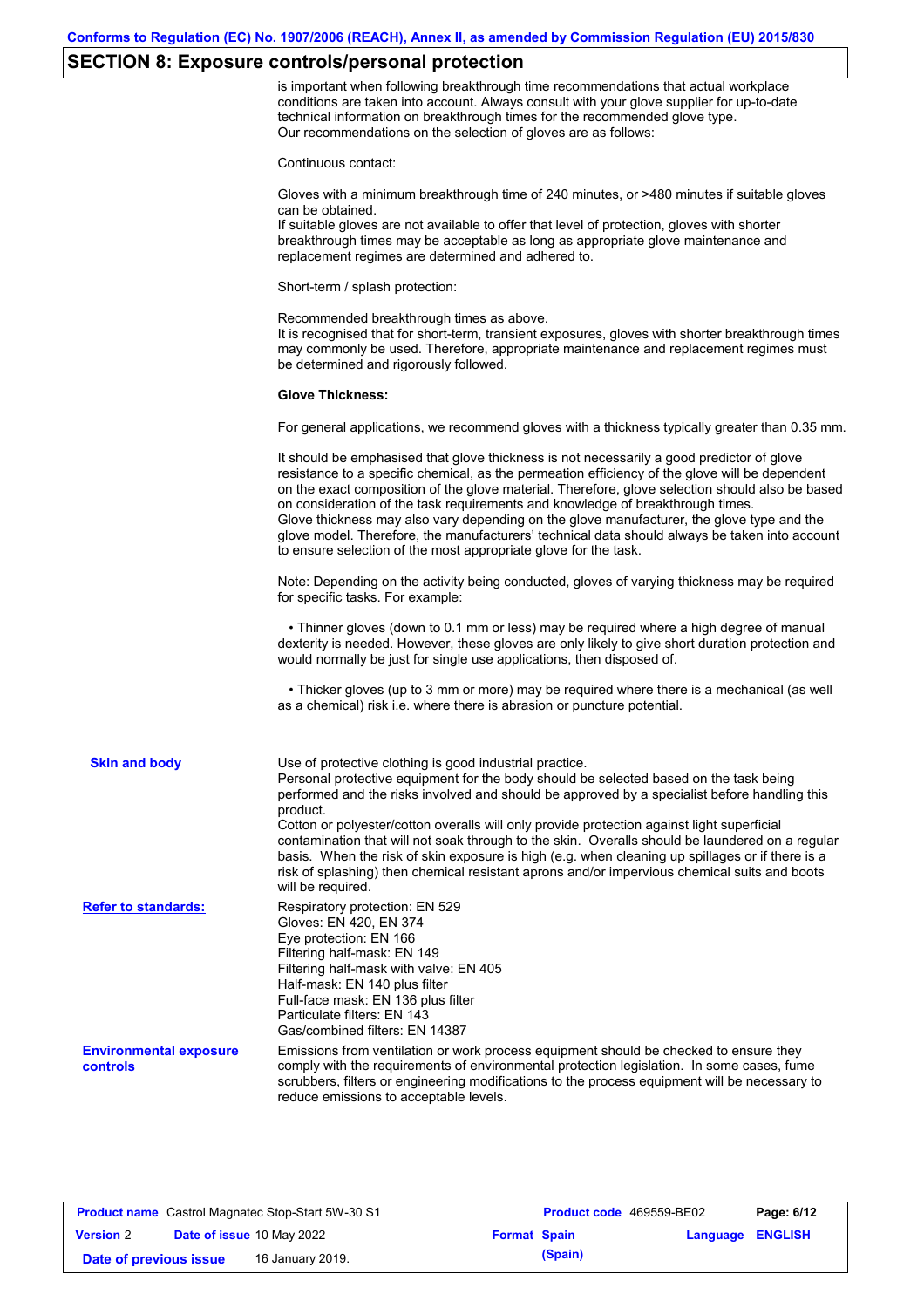## **SECTION 9: Physical and chemical properties**

The conditions of measurement of all properties are at standard temperature and pressure unless otherwise indicated.

### **9.1 Information on basic physical and chemical properties**

| <b>Appearance</b>                               |                                              |
|-------------------------------------------------|----------------------------------------------|
| <b>Physical state</b>                           | Liquid.                                      |
| <b>Colour</b>                                   | Amber. [Light]                               |
| <b>Odour</b>                                    | Not available.                               |
| <b>Odour threshold</b>                          | Not available.                               |
| pH                                              | Mot applicable.                              |
| <b>Melting point/freezing point</b>             | Not available.                               |
| Initial boiling point and boiling<br>range      | Not available.                               |
| <b>Pour point</b>                               | -46 $^{\circ}$ C                             |
| <b>Flash point</b>                              | Closed cup: 209°C (408.2°F) [Pensky-Martens] |
| <b>Evaporation rate</b>                         | Not available.                               |
| <b>Flammability (solid, gas)</b>                | Not available.                               |
| Upper/lower flammability or<br>explosive limits | Not available.                               |

**Vapour pressure**

**9.2 Other information**

No additional information.

Not available.

|                                                   |                                                                                                                                      | Vapour Pressure at 20°C |          |                    | Vapour pressure at 50°C |                |               |
|---------------------------------------------------|--------------------------------------------------------------------------------------------------------------------------------------|-------------------------|----------|--------------------|-------------------------|----------------|---------------|
|                                                   | <b>Ingredient name</b>                                                                                                               | mm Hg kPa               |          | <b>Method</b>      | mm<br>Hg                | kPa            | <b>Method</b> |
|                                                   | <b>L</b> úbricating oils<br>(petroleum), C20-50,<br>hydrotreated neutral oil-<br>based                                               | < 0.08                  | < 0.011  | <b>ASTM D 5191</b> |                         |                |               |
|                                                   | Lubricating oils<br>(petroleum), C20-50,<br>hydrotreated neutral oil-<br>based                                                       | <0.08                   | < 0.011  | <b>ASTM D 5191</b> |                         |                |               |
|                                                   | bis(nonylphenyl)amine                                                                                                                | < 0.01                  | < 0.0013 | EU A.4             | 0                       | $\overline{0}$ | EU A.4        |
|                                                   | Distillates (petroleum),<br>solvent-dewaxed<br>heavy paraffinic                                                                      | < 0.08                  | < 0.011  | <b>ASTM D 5191</b> |                         |                |               |
|                                                   | Distillates (petroleum),<br>hydrotreated heavy<br>paraffinic                                                                         | <0.08                   | < 0.011  | <b>ASTM D 5191</b> |                         |                |               |
| <b>Vapour density</b>                             | Not available.                                                                                                                       |                         |          |                    |                         |                |               |
| <b>Relative density</b>                           | Not available.                                                                                                                       |                         |          |                    |                         |                |               |
| <b>Density</b>                                    | <1000 kg/m <sup>3</sup> (<1 g/cm <sup>3</sup> ) at 15 <sup>°</sup> C                                                                 |                         |          |                    |                         |                |               |
| <b>Solubility(ies)</b>                            | insoluble in water.                                                                                                                  |                         |          |                    |                         |                |               |
| <b>Partition coefficient: n-octanol/</b><br>water | Not applicable.                                                                                                                      |                         |          |                    |                         |                |               |
| <b>Auto-ignition temperature</b>                  | <b>Ingredient name</b>                                                                                                               |                         | °C       | °F                 |                         | <b>Method</b>  |               |
|                                                   | bis(nonylphenyl)amine                                                                                                                |                         | 440      | 824                |                         | <b>EU A.15</b> |               |
| <b>Decomposition temperature</b>                  | Not available.                                                                                                                       |                         |          |                    |                         |                |               |
| <b>Viscosity</b>                                  | Kinematic: 59.9 mm <sup>2</sup> /s (59.9 cSt) at $40^{\circ}$ C<br>Kinematic: 10.3 mm <sup>2</sup> /s (10.3 cSt) at 100 $^{\circ}$ C |                         |          |                    |                         |                |               |
| <b>Explosive properties</b>                       | Not available.                                                                                                                       |                         |          |                    |                         |                |               |
| <b>Oxidising properties</b>                       | Not available.                                                                                                                       |                         |          |                    |                         |                |               |
| <b>Particle characteristics</b>                   |                                                                                                                                      |                         |          |                    |                         |                |               |
| <b>Median particle size</b>                       | Not applicable.                                                                                                                      |                         |          |                    |                         |                |               |

| <b>Product name</b> Castrol Magnatec Stop-Start 5W-30 S1 |                                  |                  | Product code 469559-BE02 |         | Page: 7/12              |  |
|----------------------------------------------------------|----------------------------------|------------------|--------------------------|---------|-------------------------|--|
| <b>Version 2</b>                                         | <b>Date of issue 10 May 2022</b> |                  | <b>Format Spain</b>      |         | <b>Language ENGLISH</b> |  |
| Date of previous issue                                   |                                  | 16 January 2019. |                          | (Spain) |                         |  |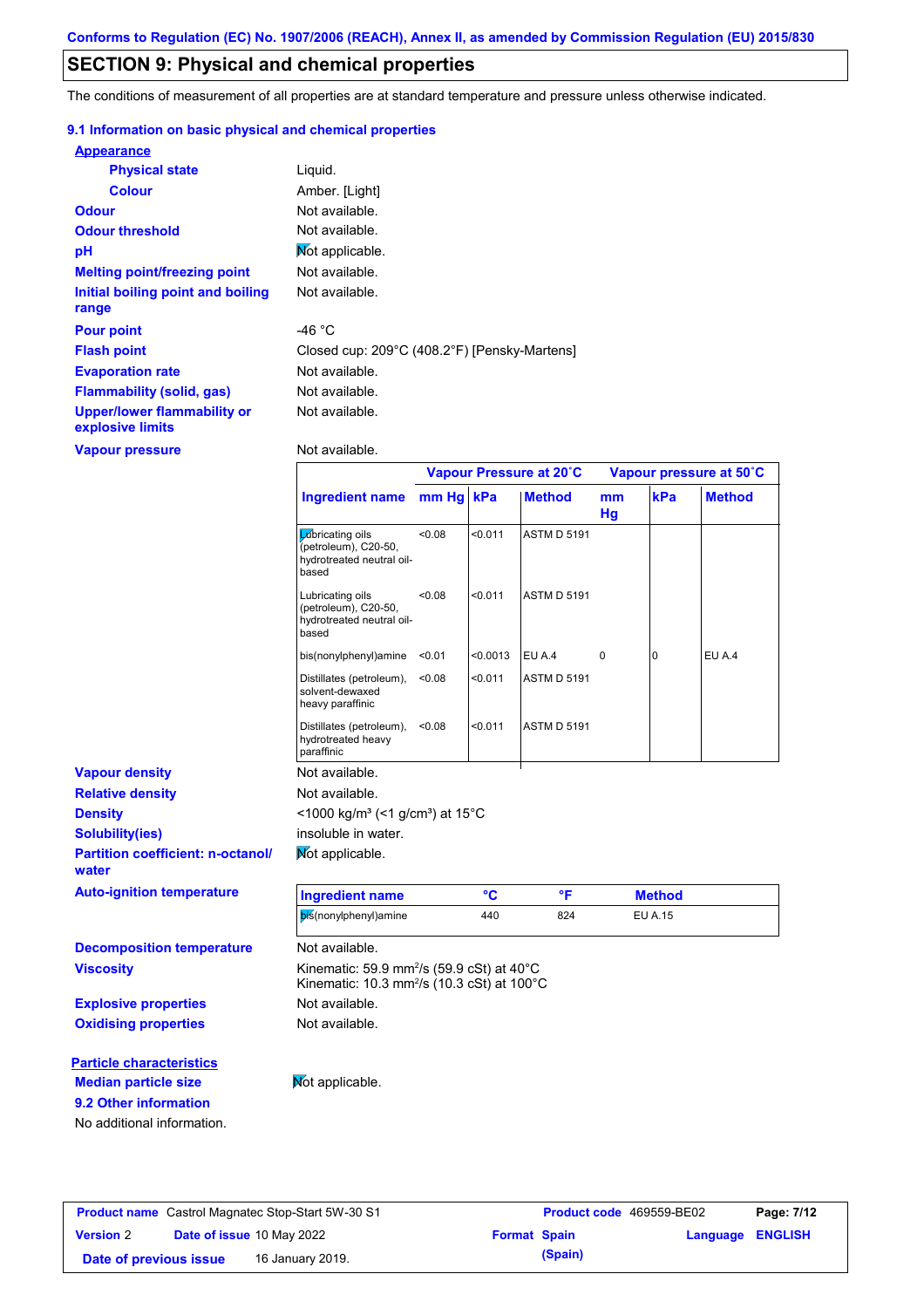|                                                 | <b>SECTION 10: Stability and reactivity</b>                                                                                                                             |  |  |  |  |  |  |
|-------------------------------------------------|-------------------------------------------------------------------------------------------------------------------------------------------------------------------------|--|--|--|--|--|--|
| <b>10.1 Reactivity</b>                          | No specific test data available for this product. Refer to Conditions to avoid and Incompatible<br>materials for additional information.                                |  |  |  |  |  |  |
| <b>10.2 Chemical stability</b>                  | The product is stable.                                                                                                                                                  |  |  |  |  |  |  |
| 10.3 Possibility of<br>hazardous reactions      | Under normal conditions of storage and use, hazardous reactions will not occur.<br>Under normal conditions of storage and use, hazardous polymerisation will not occur. |  |  |  |  |  |  |
| <b>10.4 Conditions to avoid</b>                 | Avoid all possible sources of ignition (spark or flame).                                                                                                                |  |  |  |  |  |  |
| 10.5 Incompatible materials                     | Reactive or incompatible with the following materials: oxidising materials.                                                                                             |  |  |  |  |  |  |
| <b>10.6 Hazardous</b><br>decomposition products | Under normal conditions of storage and use, hazardous decomposition products should not be<br>produced.                                                                 |  |  |  |  |  |  |
|                                                 |                                                                                                                                                                         |  |  |  |  |  |  |

# **SECTION 11: Toxicological information**

## **11.1 Information on toxicological effects**

|  | <b>Acute toxicity estimates</b> |
|--|---------------------------------|
|  |                                 |

 $\mathbf{r}$ 

| <b>Product/ingredient name</b>                                                             |                                                                                                                                                                                                                                                                                                                                                                                                          | Oral (mg/<br>kg) | <b>Dermal</b><br>(mg/kg) | <b>Inhalation</b><br>(gases)<br>(ppm) | <b>Inhalation</b><br>(vapours)<br>(mg/l) | <b>Inhalation</b><br>(dusts)<br>and mists)<br>(mg/l) |
|--------------------------------------------------------------------------------------------|----------------------------------------------------------------------------------------------------------------------------------------------------------------------------------------------------------------------------------------------------------------------------------------------------------------------------------------------------------------------------------------------------------|------------------|--------------------------|---------------------------------------|------------------------------------------|------------------------------------------------------|
| Zong chain alkyl phenol                                                                    |                                                                                                                                                                                                                                                                                                                                                                                                          | 2500             | N/A                      | N/A                                   | N/A                                      | N/A                                                  |
| <b>Information on likely</b><br>routes of exposure                                         | Routes of entry anticipated: Dermal, Inhalation.                                                                                                                                                                                                                                                                                                                                                         |                  |                          |                                       |                                          |                                                      |
| <b>Potential acute health effects</b>                                                      |                                                                                                                                                                                                                                                                                                                                                                                                          |                  |                          |                                       |                                          |                                                      |
| <b>Inhalation</b>                                                                          | Exposure to decomposition products may cause a health hazard. Serious effects may be<br>delayed following exposure.                                                                                                                                                                                                                                                                                      |                  |                          |                                       |                                          |                                                      |
| <b>Ingestion</b>                                                                           | No known significant effects or critical hazards.                                                                                                                                                                                                                                                                                                                                                        |                  |                          |                                       |                                          |                                                      |
| <b>Skin contact</b>                                                                        | Defatting to the skin. May cause skin dryness and irritation.                                                                                                                                                                                                                                                                                                                                            |                  |                          |                                       |                                          |                                                      |
| <b>Eye contact</b>                                                                         | No known significant effects or critical hazards.                                                                                                                                                                                                                                                                                                                                                        |                  |                          |                                       |                                          |                                                      |
| Symptoms related to the physical, chemical and toxicological characteristics               |                                                                                                                                                                                                                                                                                                                                                                                                          |                  |                          |                                       |                                          |                                                      |
| <b>Inhalation</b>                                                                          | No specific data.                                                                                                                                                                                                                                                                                                                                                                                        |                  |                          |                                       |                                          |                                                      |
| <b>Ingestion</b>                                                                           | No specific data.                                                                                                                                                                                                                                                                                                                                                                                        |                  |                          |                                       |                                          |                                                      |
| <b>Skin contact</b>                                                                        | Adverse symptoms may include the following:<br>irritation<br>dryness<br>cracking                                                                                                                                                                                                                                                                                                                         |                  |                          |                                       |                                          |                                                      |
| <b>Eye contact</b>                                                                         | No specific data.                                                                                                                                                                                                                                                                                                                                                                                        |                  |                          |                                       |                                          |                                                      |
| Delayed and immediate effects as well as chronic effects from short and long-term exposure |                                                                                                                                                                                                                                                                                                                                                                                                          |                  |                          |                                       |                                          |                                                      |
| <b>Inhalation</b>                                                                          | Overexposure to the inhalation of airborne droplets or aerosols may cause irritation of the<br>respiratory tract.                                                                                                                                                                                                                                                                                        |                  |                          |                                       |                                          |                                                      |
| <b>Ingestion</b>                                                                           | Ingestion of large quantities may cause nausea and diarrhoea.                                                                                                                                                                                                                                                                                                                                            |                  |                          |                                       |                                          |                                                      |
| <b>Skin contact</b>                                                                        | Prolonged or repeated contact can defat the skin and lead to irritation and/or dermatitis.                                                                                                                                                                                                                                                                                                               |                  |                          |                                       |                                          |                                                      |
| <b>Eye contact</b>                                                                         | Potential risk of transient stinging or redness if accidental eye contact occurs.                                                                                                                                                                                                                                                                                                                        |                  |                          |                                       |                                          |                                                      |
| <b>Potential chronic health effects</b>                                                    |                                                                                                                                                                                                                                                                                                                                                                                                          |                  |                          |                                       |                                          |                                                      |
| General                                                                                    | USED ENGINE OILS<br>Combustion products resulting from the operation of internal combustion engines contaminate<br>engine oils during use. Used engine oil may contain hazardous components which have the<br>potential to cause skin cancer. Frequent or prolonged contact with all types and makes of used<br>engine oil must therefore be avoided and a high standard of personal hygiene maintained. |                  |                          |                                       |                                          |                                                      |
| <b>Carcinogenicity</b>                                                                     | No known significant effects or critical hazards.                                                                                                                                                                                                                                                                                                                                                        |                  |                          |                                       |                                          |                                                      |
| <b>Mutagenicity</b>                                                                        | No known significant effects or critical hazards.                                                                                                                                                                                                                                                                                                                                                        |                  |                          |                                       |                                          |                                                      |
| <b>Developmental effects</b>                                                               | No known significant effects or critical hazards.                                                                                                                                                                                                                                                                                                                                                        |                  |                          |                                       |                                          |                                                      |
| <b>Fertility effects</b>                                                                   | No known significant effects or critical hazards.                                                                                                                                                                                                                                                                                                                                                        |                  |                          |                                       |                                          |                                                      |

| <b>Product name</b> Castrol Magnatec Stop-Start 5W-30 S1 |  |                           | <b>Product code</b> 469559-BE02 |         | Page: 8/12              |  |
|----------------------------------------------------------|--|---------------------------|---------------------------------|---------|-------------------------|--|
| <b>Version 2</b>                                         |  | Date of issue 10 May 2022 | <b>Format Spain</b>             |         | <b>Language ENGLISH</b> |  |
| Date of previous issue                                   |  | 16 January 2019.          |                                 | (Spain) |                         |  |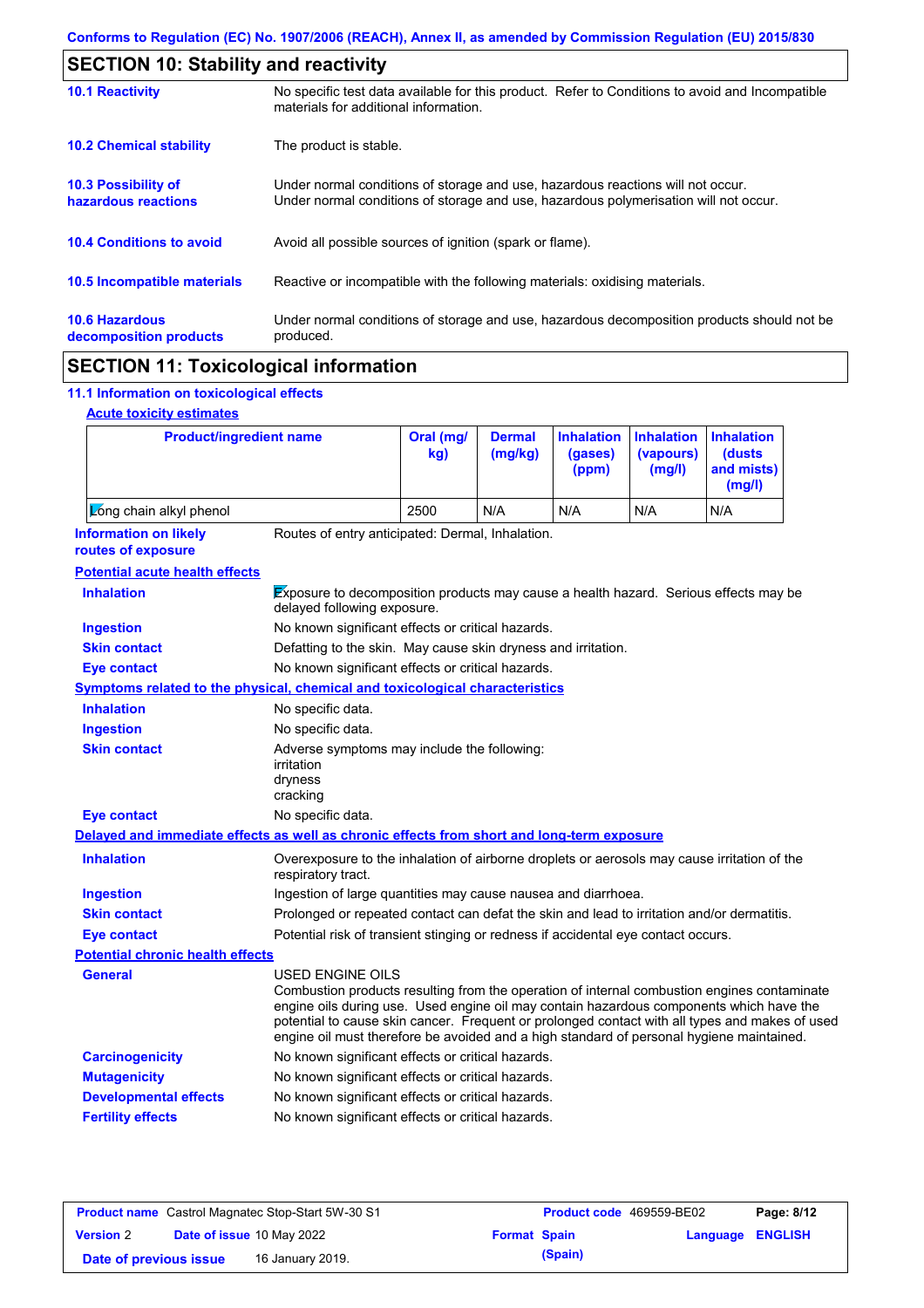## **SECTION 12: Ecological information**

## **12.1 Toxicity**

**Environmental hazards** Not classified as dangerous

#### **12.2 Persistence and degradability**

Expected to be biodegradable.

#### **12.3 Bioaccumulative potential**

This product is not expected to bioaccumulate through food chains in the environment.

| <b>12.4 Mobility in soil</b>                                  |                                                                      |
|---------------------------------------------------------------|----------------------------------------------------------------------|
| <b>Soil/water partition</b><br>coefficient (K <sub>oc</sub> ) | Not available.                                                       |
| <b>Mobility</b>                                               | Spillages may penetrate the soil causing ground water contamination. |

### **12.5 Results of PBT and vPvB assessment**

Product does not meet the criteria for PBT or vPvB according to Regulation (EC) No. 1907/2006, Annex XIII.

### **12.6 Other adverse effects**

| <b>Other ecological information</b> | Spills may form a film on water surfaces causing physical damage to organisms. Oxygen |
|-------------------------------------|---------------------------------------------------------------------------------------|
|                                     | transfer could also be impaired.                                                      |

## **SECTION 13: Disposal considerations**

### **13.1 Waste treatment methods**

### **Product**

**Methods of disposal**

Where possible, arrange for product to be recycled. Dispose of via an authorised person/ licensed waste disposal contractor in accordance with local regulations.

## **Hazardous waste** Yes.

#### **European waste catalogue (EWC)**

| Waste code | <b>Waste designation</b>                                         |
|------------|------------------------------------------------------------------|
| $130205*$  | Imineral-based non-chlorinated engine, gear and lubricating oils |

However, deviation from the intended use and/or the presence of any potential contaminants may require an alternative waste disposal code to be assigned by the end user.

#### **Packaging**

| <b>Methods of disposal</b> | Where possible, arrange for product to be recycled. Dispose of via an authorised person/<br>licensed waste disposal contractor in accordance with local regulations.                                                                    |
|----------------------------|-----------------------------------------------------------------------------------------------------------------------------------------------------------------------------------------------------------------------------------------|
| <b>Special precautions</b> | This material and its container must be disposed of in a safe way. Empty containers or liners<br>may retain some product residues. Avoid dispersal of spilt material and runoff and contact with<br>soil, waterways, drains and sewers. |
| <b>References</b>          | Commission 2014/955/EU<br>Directive 2008/98/EC                                                                                                                                                                                          |

## **SECTION 14: Transport information**

|                                            | <b>ADR/RID</b>                                    | <b>ADN</b>          | <b>IMDG</b>              | <b>IATA</b>                       |
|--------------------------------------------|---------------------------------------------------|---------------------|--------------------------|-----------------------------------|
| 14.1 UN number                             | Not regulated.                                    | Not regulated.      | Not regulated.           | Not regulated.                    |
| 14.2 UN proper<br>shipping name            |                                                   | -                   |                          |                                   |
| <b>14.3 Transport</b><br>hazard class(es)  |                                                   |                     |                          |                                   |
| <b>14.4 Packing</b><br>group               |                                                   |                     |                          |                                   |
| 14.5<br><b>Environmental</b><br>hazards    | No.                                               | No.                 | No.                      | No.                               |
|                                            | Product name Castrol Magnatec Stop-Start 5W-30 S1 |                     | Product code 469559-BE02 | Page: 9/12                        |
| <b>Version 2</b><br>Date of previous issue | Date of issue 10 May 2022<br>16 January 2019.     | <b>Format Spain</b> | (Spain)                  | <b>ENGLISH</b><br><b>Language</b> |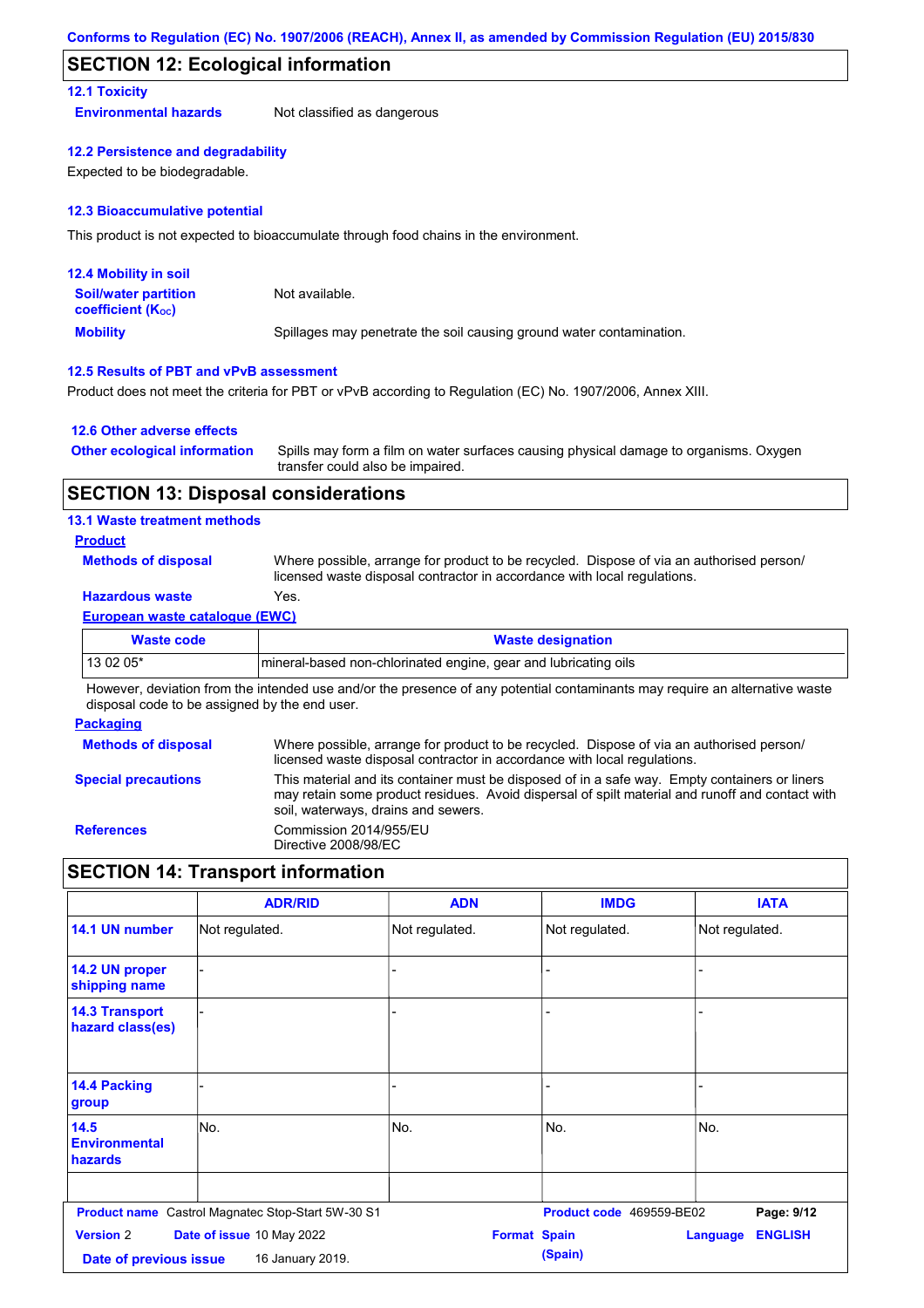|                                                                                                                                 | <b>SECTION 14: Transport information</b>                                                            |                                                                                              |  |
|---------------------------------------------------------------------------------------------------------------------------------|-----------------------------------------------------------------------------------------------------|----------------------------------------------------------------------------------------------|--|
| <b>Additional</b>                                                                                                               |                                                                                                     |                                                                                              |  |
| information                                                                                                                     |                                                                                                     |                                                                                              |  |
| <b>14.6 Special precautions for</b><br>user                                                                                     | Not available.                                                                                      |                                                                                              |  |
| <b>14.7 Transport in bulk</b><br>according to IMO<br><b>instruments</b>                                                         | Not available.                                                                                      |                                                                                              |  |
|                                                                                                                                 | <b>SECTION 15: Regulatory information</b>                                                           |                                                                                              |  |
|                                                                                                                                 | 15.1 Safety, health and environmental regulations/legislation specific for the substance or mixture |                                                                                              |  |
| EU Regulation (EC) No. 1907/2006 (REACH)                                                                                        |                                                                                                     |                                                                                              |  |
|                                                                                                                                 | <b>Annex XIV - List of substances subject to authorisation</b>                                      |                                                                                              |  |
| <b>Annex XIV</b>                                                                                                                |                                                                                                     |                                                                                              |  |
| None of the components are listed.                                                                                              |                                                                                                     |                                                                                              |  |
| <b>Substances of very high concern</b>                                                                                          |                                                                                                     |                                                                                              |  |
| None of the components are listed.                                                                                              |                                                                                                     |                                                                                              |  |
| EU Regulation (EC) No. 1907/2006 (REACH)                                                                                        |                                                                                                     |                                                                                              |  |
| <b>Annex XVII - Restrictions</b><br>on the manufacture,<br>placing on the market<br>and use of certain<br>dangerous substances, | Not applicable.                                                                                     |                                                                                              |  |
| mixtures and articles                                                                                                           |                                                                                                     |                                                                                              |  |
| <b>Other regulations</b>                                                                                                        |                                                                                                     |                                                                                              |  |
| <b>REACH Status</b>                                                                                                             | current requirements of REACH.                                                                      | The company, as identified in Section 1, sells this product in the EU in compliance with the |  |
| <b>United States inventory</b><br>(TSCA 8b)                                                                                     |                                                                                                     | All components are active or exempted.                                                       |  |
| <b>Australia inventory (AIIC)</b>                                                                                               |                                                                                                     | All components are listed or exempted.                                                       |  |
| <b>Canada inventory</b>                                                                                                         |                                                                                                     | All components are listed or exempted.                                                       |  |
| <b>China inventory (IECSC)</b>                                                                                                  |                                                                                                     | All components are listed or exempted.                                                       |  |
| <b>Japan inventory (CSCL)</b>                                                                                                   |                                                                                                     | All components are listed or exempted.                                                       |  |
| <b>Korea inventory (KECI)</b>                                                                                                   |                                                                                                     | All components are listed or exempted.                                                       |  |
| <b>Philippines inventory</b><br>(PICCS)                                                                                         | At least one component is not listed.                                                               |                                                                                              |  |
| <b>Taiwan Chemical</b><br><b>Substances Inventory</b><br>(TCSI)                                                                 |                                                                                                     | All components are listed or exempted.                                                       |  |
|                                                                                                                                 | Ozone depleting substances (1005/2009/EU)                                                           |                                                                                              |  |
| Not listed.                                                                                                                     |                                                                                                     |                                                                                              |  |
|                                                                                                                                 | Prior Informed Consent (PIC) (649/2012/EU)                                                          |                                                                                              |  |
| Not listed.                                                                                                                     |                                                                                                     |                                                                                              |  |
| <b>Persistent Organic Pollutants</b><br>Not listed.                                                                             |                                                                                                     |                                                                                              |  |
|                                                                                                                                 | EU - Water framework directive - Priority substances                                                |                                                                                              |  |
| Mone of the components are listed.                                                                                              |                                                                                                     |                                                                                              |  |
| <b>Seveso Directive</b>                                                                                                         |                                                                                                     |                                                                                              |  |
|                                                                                                                                 | This product is not controlled under the Seveso Directive.                                          |                                                                                              |  |
|                                                                                                                                 |                                                                                                     |                                                                                              |  |
| <b>15.2 Chemical safety</b>                                                                                                     |                                                                                                     | A Chemical Safety Assessment has been carried out for one or more of the substances within   |  |
| assessment                                                                                                                      |                                                                                                     | this mixture. A Chemical Safety Assessment has not been carried out for the mixture itself.  |  |

| <b>Product name</b> Castrol Magnatec Stop-Start 5W-30 S1 |  | <b>Product code</b> 469559-BE02  |                     | Page: 10/12 |                         |  |
|----------------------------------------------------------|--|----------------------------------|---------------------|-------------|-------------------------|--|
| <b>Version 2</b>                                         |  | <b>Date of issue 10 May 2022</b> | <b>Format Spain</b> |             | <b>Language ENGLISH</b> |  |
| Date of previous issue                                   |  | 16 January 2019.                 |                     | (Spain)     |                         |  |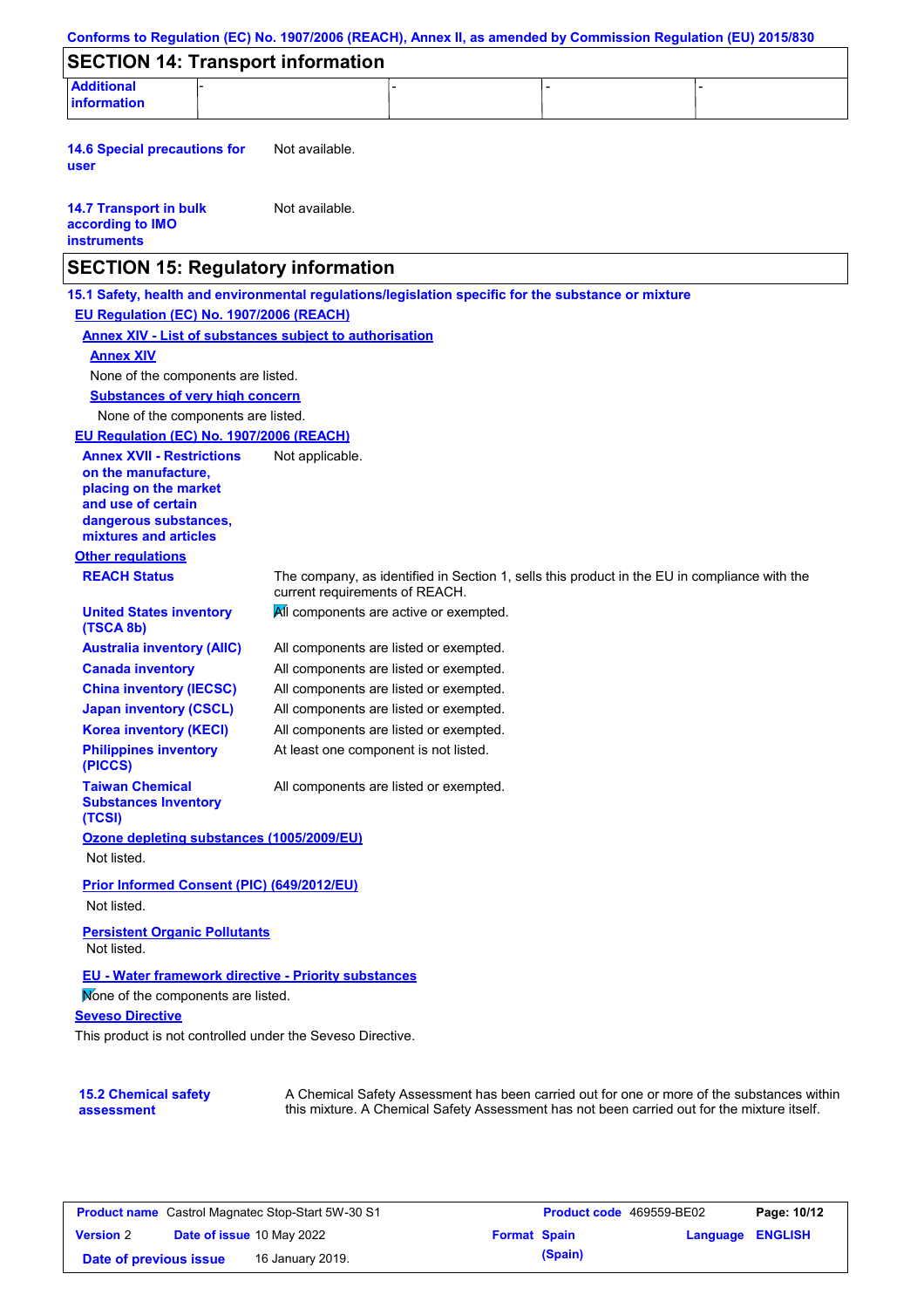# **SECTION 16: Other information**

| <b>Abbreviations and acronyms</b> | ADN = European Provisions concerning the International Carriage of Dangerous Goods by<br>Inland Waterway                                   |
|-----------------------------------|--------------------------------------------------------------------------------------------------------------------------------------------|
|                                   | ADR = The European Agreement concerning the International Carriage of Dangerous Goods by                                                   |
|                                   | Road                                                                                                                                       |
|                                   | ATE = Acute Toxicity Estimate                                                                                                              |
|                                   | BCF = Bioconcentration Factor                                                                                                              |
|                                   | CAS = Chemical Abstracts Service                                                                                                           |
|                                   | CLP = Classification, Labelling and Packaging Regulation [Regulation (EC) No. 1272/2008]                                                   |
|                                   | CSA = Chemical Safety Assessment                                                                                                           |
|                                   | CSR = Chemical Safety Report                                                                                                               |
|                                   | DMEL = Derived Minimal Effect Level                                                                                                        |
|                                   | DNEL = Derived No Effect Level                                                                                                             |
|                                   | EINECS = European Inventory of Existing Commercial chemical Substances                                                                     |
|                                   | ES = Exposure Scenario                                                                                                                     |
|                                   | EUH statement = CLP-specific Hazard statement                                                                                              |
|                                   | EWC = European Waste Catalogue                                                                                                             |
|                                   | GHS = Globally Harmonized System of Classification and Labelling of Chemicals                                                              |
|                                   | IATA = International Air Transport Association                                                                                             |
|                                   | IBC = Intermediate Bulk Container                                                                                                          |
|                                   | IMDG = International Maritime Dangerous Goods                                                                                              |
|                                   | LogPow = logarithm of the octanol/water partition coefficient                                                                              |
|                                   | MARPOL = International Convention for the Prevention of Pollution From Ships, 1973 as                                                      |
|                                   | modified by the Protocol of 1978. ("Marpol" = marine pollution)                                                                            |
|                                   | OECD = Organisation for Economic Co-operation and Development                                                                              |
|                                   | PBT = Persistent, Bioaccumulative and Toxic                                                                                                |
|                                   | <b>PNEC = Predicted No Effect Concentration</b><br>REACH = Registration, Evaluation, Authorisation and Restriction of Chemicals Regulation |
|                                   |                                                                                                                                            |
|                                   | [Regulation (EC) No. 1907/2006]<br>RID = The Regulations concerning the International Carriage of Dangerous Goods by Rail                  |
|                                   | RRN = REACH Registration Number                                                                                                            |
|                                   | SADT = Self-Accelerating Decomposition Temperature                                                                                         |
|                                   | SVHC = Substances of Very High Concern                                                                                                     |
|                                   | STOT-RE = Specific Target Organ Toxicity - Repeated Exposure                                                                               |
|                                   | STOT-SE = Specific Target Organ Toxicity - Single Exposure                                                                                 |
|                                   | $TWA = Time weighted average$                                                                                                              |
|                                   | $UN = United Nations$                                                                                                                      |
|                                   | UVCB = Complex hydrocarbon substance                                                                                                       |
|                                   | VOC = Volatile Organic Compound                                                                                                            |
|                                   | vPvB = Very Persistent and Very Bioaccumulative                                                                                            |
|                                   | Varies = may contain one or more of the following 64741-88-4 / RRN 01-2119488706-23,                                                       |
|                                   | 64741-89-5 / RRN 01-2119487067-30, 64741-95-3 / RRN 01-2119487081-40, 64741-96-4/ RRN                                                      |
|                                   | 01-2119483621-38, 64742-01-4 / RRN 01-2119488707-21, 64742-44-5 / RRN                                                                      |
|                                   | 01-2119985177-24, 64742-45-6, 64742-52-5 / RRN 01-2119467170-45, 64742-53-6 / RRN                                                          |
|                                   | 01-2119480375-34, 64742-54-7 / RRN 01-2119484627-25, 64742-55-8 / RRN                                                                      |
|                                   | 01-2119487077-29, 64742-56-9 / RRN 01-2119480132-48, 64742-57-0 / RRN                                                                      |
|                                   | 01-2119489287-22, 64742-58-1, 64742-62-7 / RRN 01-2119480472-38, 64742-63-8,                                                               |
|                                   | 64742-65-0 / RRN 01-2119471299-27, 64742-70-7 / RRN 01-2119487080-42, 72623-85-9 /                                                         |
|                                   | RRN 01-2119555262-43, 72623-86-0 / RRN 01-2119474878-16, 72623-87-1 / RRN                                                                  |
|                                   | 01-2119474889-13                                                                                                                           |

**Procedure used to derive the classification according to Regulation (EC) No. 1272/2008 [CLP/GHS]**

| <b>Classification</b>                                                           |                                           | <b>Justification</b>                                                                                                                                           |
|---------------------------------------------------------------------------------|-------------------------------------------|----------------------------------------------------------------------------------------------------------------------------------------------------------------|
| Not classified.                                                                 |                                           |                                                                                                                                                                |
| <b>Full text of abbreviated H</b><br><b>statements</b>                          | H304<br>H317<br>H373                      | May be fatal if swallowed and enters airways.<br>May cause an allergic skin reaction.<br>May cause damage to organs through prolonged or repeated<br>exposure. |
| <b>Full text of classifications</b><br>[CLP/GHS]                                | Asp. Tox. 1<br>Skin Sens, 1B<br>STOT RE 2 | <b>ASPIRATION HAZARD - Category 1</b><br>SKIN SENSITISATION - Category 1B<br>SPECIFIC TARGET ORGAN TOXICITY - REPEATED<br><b>EXPOSURE - Category 2</b>         |
| <b>History</b>                                                                  |                                           |                                                                                                                                                                |
| Date of issue/Date of<br>revision                                               | 10/05/2022.                               |                                                                                                                                                                |
| Date of previous issue                                                          | 16/01/2019.                               |                                                                                                                                                                |
| <b>Prepared by</b>                                                              | <b>Product Stewardship</b>                |                                                                                                                                                                |
| $\nabla$ Indicates information that has changed from previously issued version. |                                           |                                                                                                                                                                |
| Alatina ta sandas                                                               |                                           |                                                                                                                                                                |

**Notice to reader**

| <b>Product name</b> Castrol Magnatec Stop-Start 5W-30 S1 |  | <b>Product code</b> 469559-BE02  |                     | Page: 11/12 |                         |  |
|----------------------------------------------------------|--|----------------------------------|---------------------|-------------|-------------------------|--|
| <b>Version 2</b>                                         |  | <b>Date of issue 10 May 2022</b> | <b>Format Spain</b> |             | <b>Language ENGLISH</b> |  |
| Date of previous issue                                   |  | 16 January 2019.                 |                     | (Spain)     |                         |  |